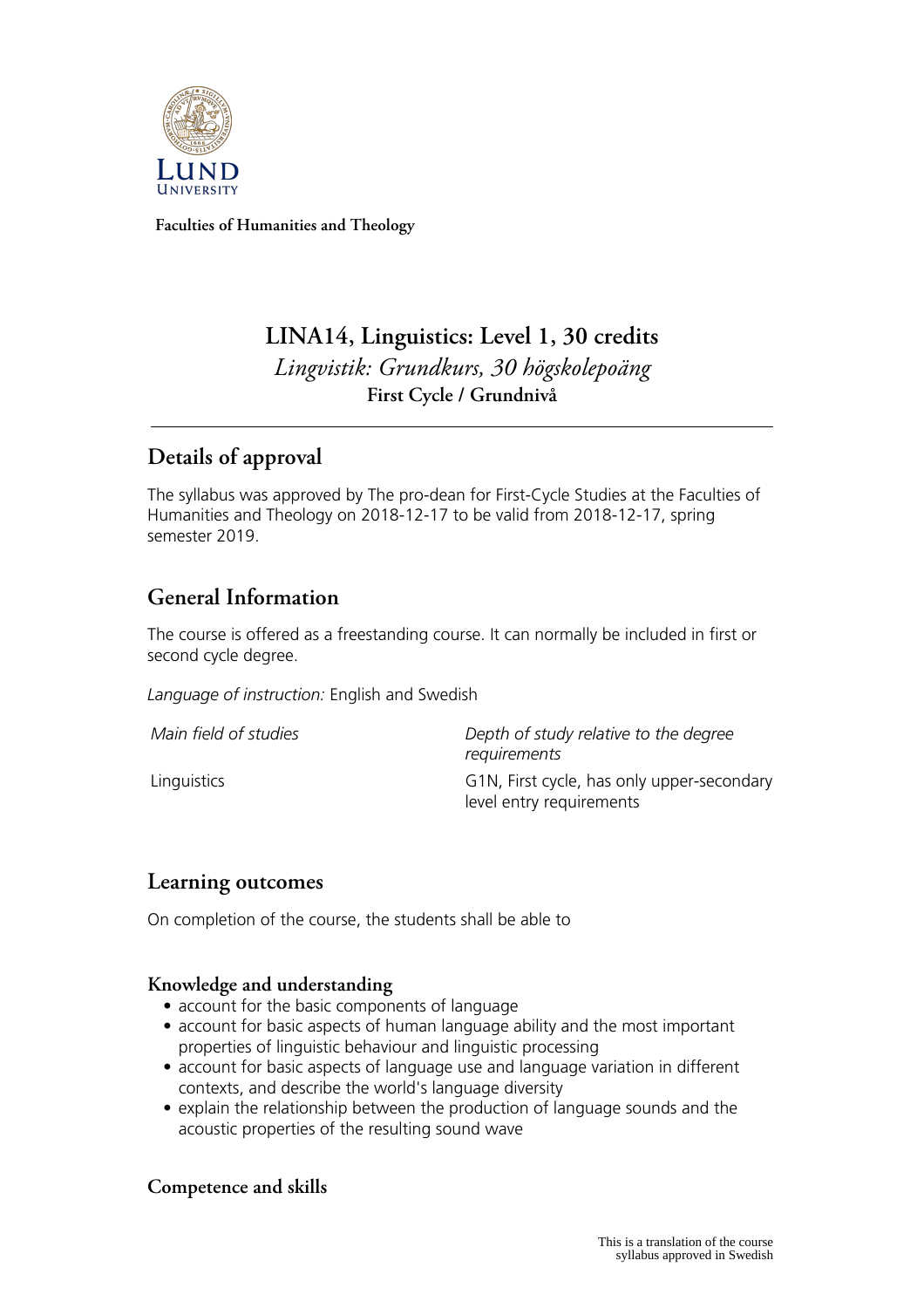- apply basic knowledge about the structure of language to linguistic material
- identify and analyse phenomena and patterns in authentic linguistic data
- use key concepts and models of linguistics in oral and written presentations
- execute a minor linguistic study based on linguistic theory
- use some prevailing analytical methods to describe language phenomena in authentic linguistic data
- perform simple empirical studies of authentic linguistic material and account for their validity

#### **Judgement and approach**

- provide a basic discussion and comparison of how well some theoretical models describe language phenomena
- discuss and reflect on, in speech and writing, their own language from a local and global perspective
- process linguistic material in an ethically sustainable way
- use different explanatory models to interpret and assess language data

### **Course content**

The course provides a broad introduction to linguistics enabling the students to obtain an overview of the discipline, define and use its terminology and understand in general which issues and approaches are of relevance to research in linguistics.

Students will become acquainted with the toolbox of linguistics och practise a few basic linguistic analysis methods. Furthermore, they will have the opportunity to write simple research texts.

The overall aim of the course is to enable students to develop their understanding of linguistic theory through empirical work.

The course includes the following modules:

Module 1: Human Language- Structure and Application (15 credits)

Module 2: Human Language- Process and Diversity (15 credits)

Module 1, "Human Language- Structure and Application", deals with different aspects of language: phonetics, phonology, morphology, syntax, semantics and pragmatics, and their fields of application. The aim is to provide students with a broad knowledge of present-day linguistics.

Module 2, "Human Language- Process and Diversity", expands on the basic knowledge and has a special focus on the acoustic aspects of spoken language, language learning, language processing in speech and writing, and variation among the world's languages.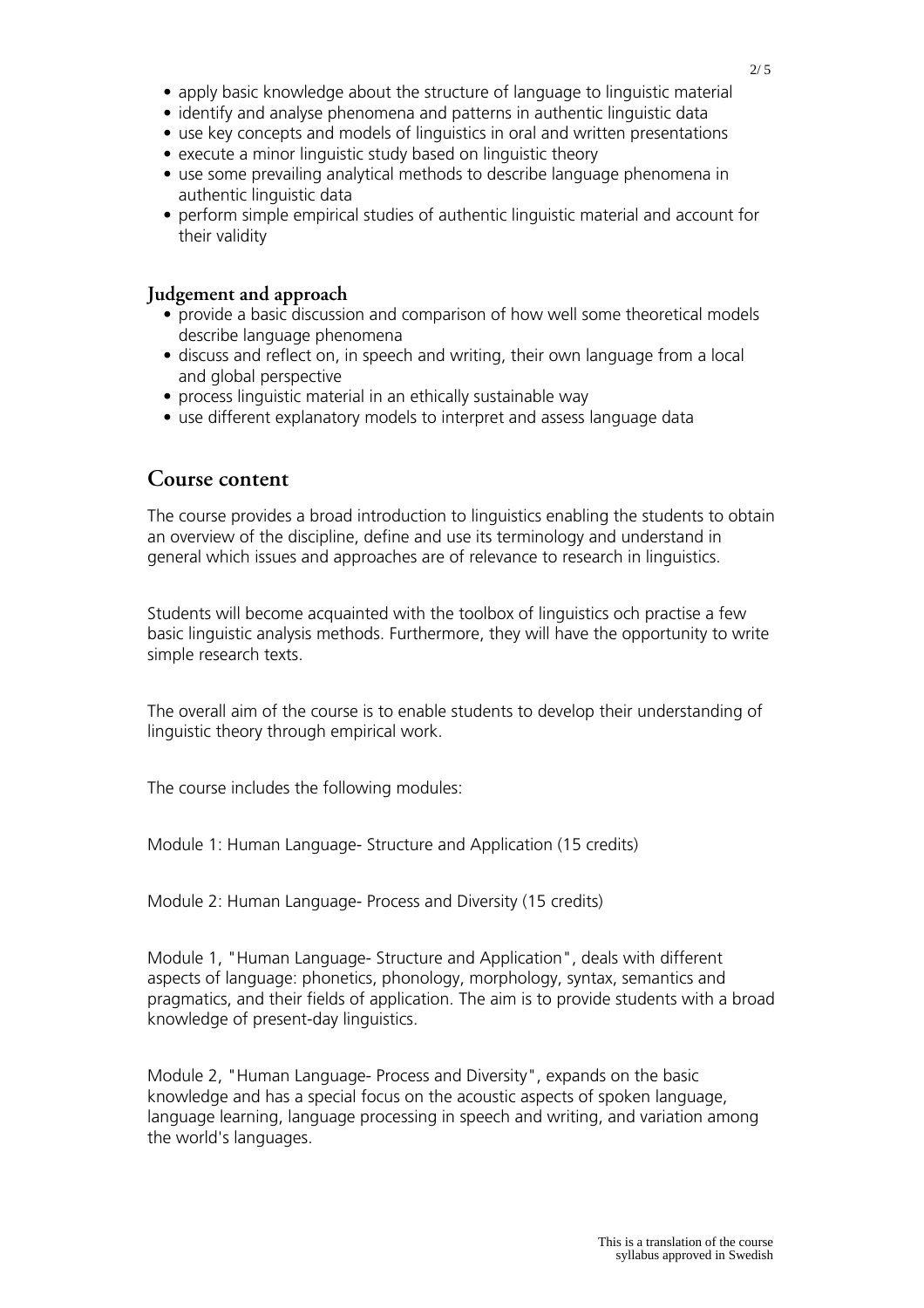## **Course design**

The teaching consists of lectures, laboratory exercises, exercises individually and in groups, and 3 compulsory seminars. Absence from compulsory components is to be compensated for by written assignments.

### **Assessment**

Module 1: Human Language- Structure and Application: 3-4 laboratory exercises with associated written reports (3 credits)

Module 2: Human Language- Structure and Application: an oral presentation of a minor empirical study (3 credits)

Module 3: Human Language- Structure and Application: a written invigilated exam (3 credits)

Module 4: Human Language- Structure and Application: a written take-home exam (6 credits)

Module 5: Human Language, Process and Diversity: 3-4 laboratory exercises with associated written reports

Module 6: Human Language, Process and Diversity: an analysis assignment (3 credits)

Module 7: Human Language, Process and Diversity: a take-home exam (6 credits)

Module 8: Human Language, Process and Diversity: a written presentation of a minor empirical study (6 credits)

The examiner, in consultation with Disability Support Services, may deviate from the regular form of examination in order to provide a permanently disabled student with a form of examination equivalent to that of a student without a disability.

*Subcourses that are part of this course can be found in an appendix at the end of this document.*

### **Grades**

Marking scale: Fail, Pass, Pass with distinction.

Lab reports and the oral presentation are awarded one of the grades Pass or Fail. The invigilated exam, take-home exam, analysis assignment and the empirical studies are awarded one of the grades Pass with Distinction, Pass or Fail.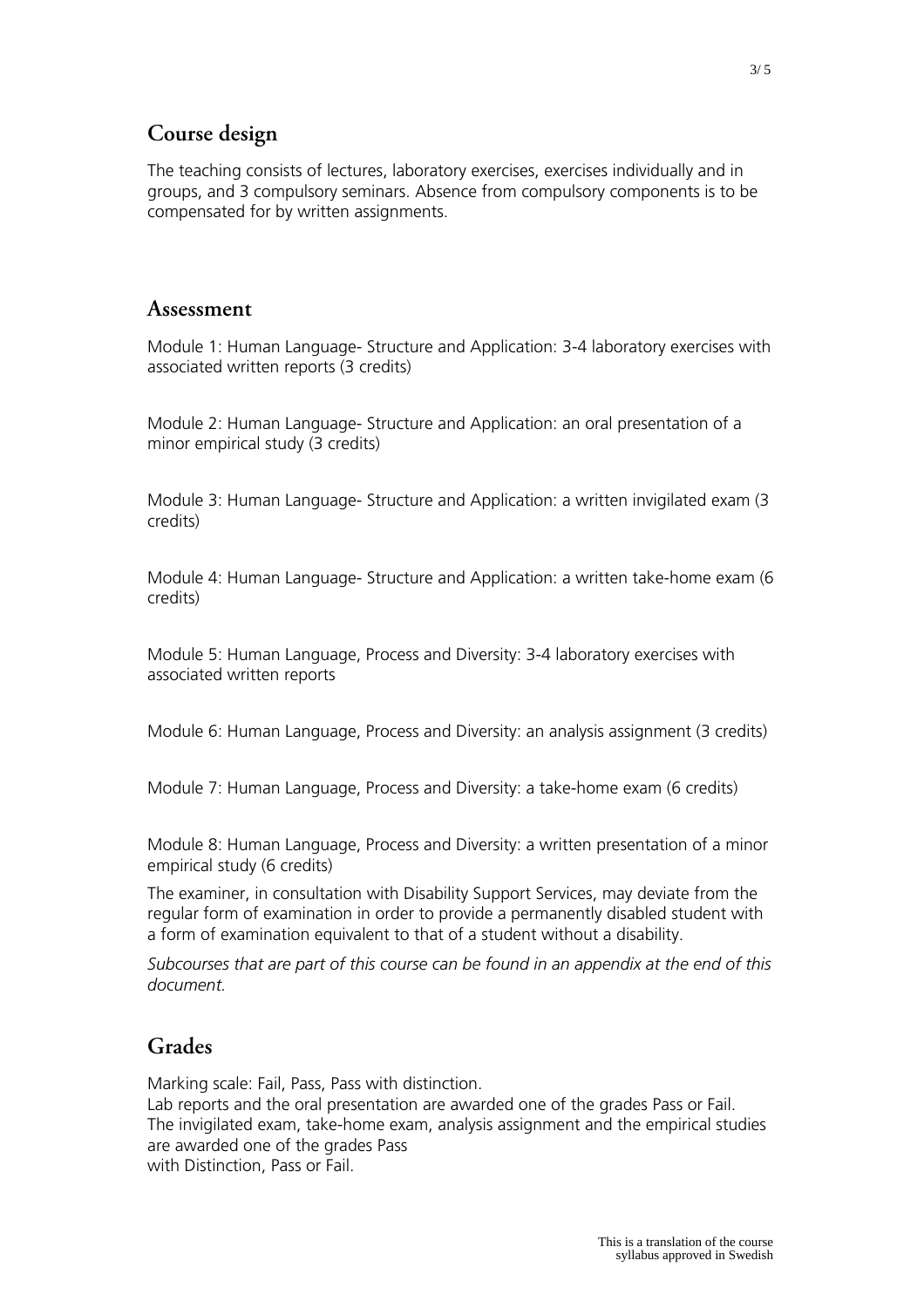For a grade of Pass on the whole course, the student must have been awarded this grade on all modules. For a grade of Pass with Distinction on the whole course, the student must also have been awarded this grade for at least 60% of the credits for which the grade of Pass with Distinction is awarded.

## **Entry requirements**

General requirements and studies equivalent of course English 6 from Swedish Upper Secondary School.

## **Further information**

- 1. The course is offered at the Centre for Languages and Literature, Lund University.
- 2. It replaces LINA11, LINA12 and LINA13.
- 3. The credits allocated for course content that in whole or in part is commensurate with another course can only be credited once for a degree. For further details see the current registration information and other relevant documentation.
- 4. The module titles in Swedish:
	- 1. Människans språk- uppbyggnad och tillämpning
	- 2. Människans språk- process och mångfald